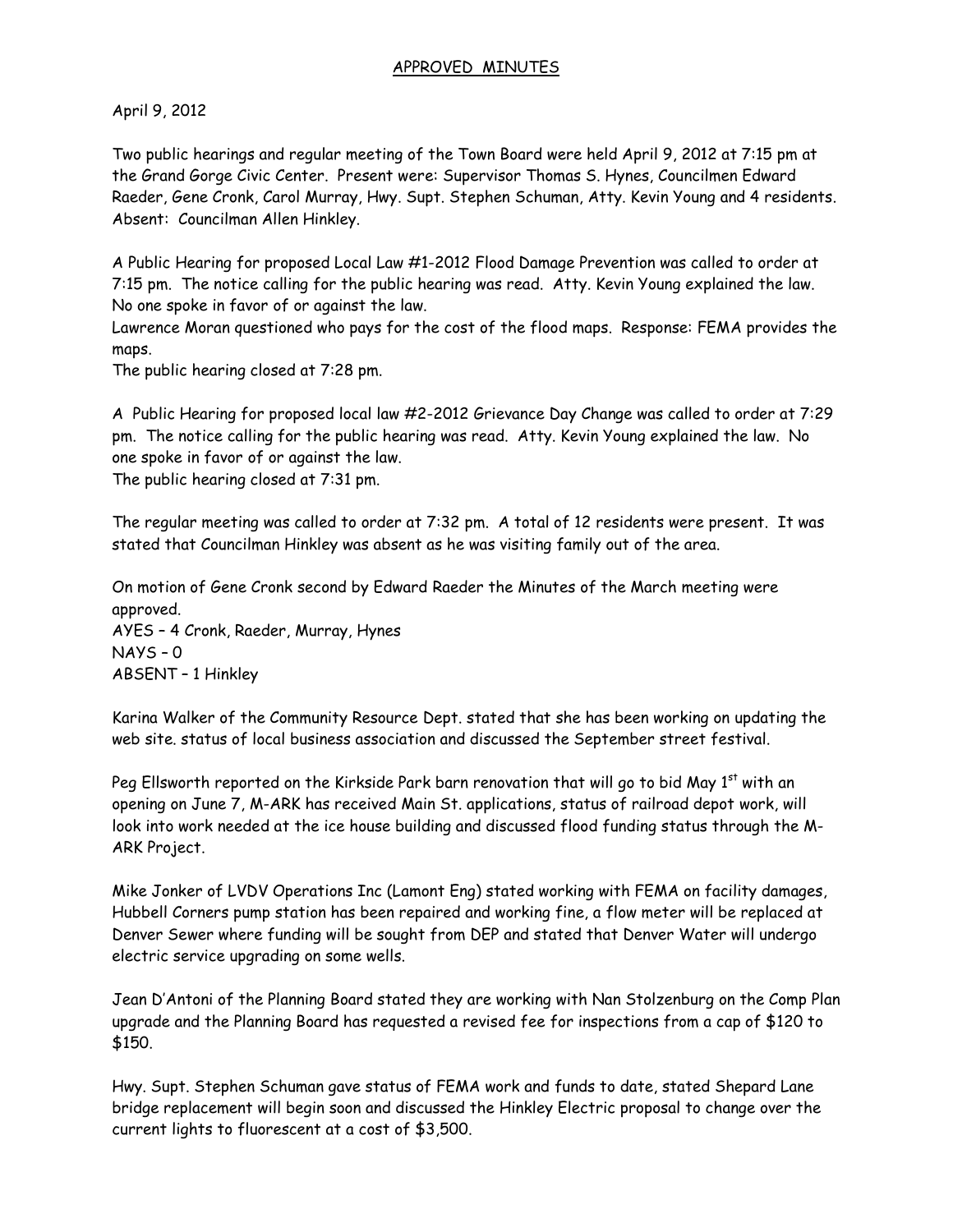On motion of Gene Cronk second by Edward Raeder the Town Board approved the proposal of Hinkley Electric to replace the current lights at the Highway garage with new fluorescent fixtures and bulbs at a cost not to exceed \$3,500.

AYES – 4 Cronk, Raeder, Murray, Hynes NAYS – 0 ABSENT – 1 Hinkley

The Assessor's monthly report was distributed to the Town Board.

A letter was received from Justice Heather Gockel requesting her court time be changed from Monday's at 7:00 pm to Wednesday's at 7:00 pm.

## RESOLUTION #17 – TOWN JUSTICE GOCKEL COURT CHANGE

On motion of Edward Raeder second by Carol Murray the following resolution was offered and adopted:

"RESOLVED, the Town Board approves the request of Town Justice Gockel to change her court session from Monday's at 7:00 pm to Wednesday's at 7:00 pm at the Grand Gorge Civic Center; and BE IT FURTHER RESOLVED, said change shall take effect May 1, 2012."

AYES – 4 Raeder, Murray, Cronk, Hynes NAYS – 0

ABSENT – 1 Hinkley

A letter was received from Alan Beisler stating that he would not be cleaning the Town Hall after May 1, 2012. A letter will be sent thanking him for his many years of service.

A letter of resignation was received from Antha Tobon as School Crossing Guard effective March 31, 2012. A letter will be sent thanking Antha for her service.

Peter Rossi offered an invitation to all for a dance to be held at the Civic Center on May 11, 2012, 7-10 pm with proceeds being donated to the Grand Gorge Rescue Squad, Fire Dept and Community Action Group.

Cherie Serrie questioned the status of cleaning up junkyards. It was responded the matter is being addressed.

On motion of Edward Raeder second by Gene Cronk the Town Board approved the Town Clerk's Monthly Report for March 2012 in the amount of \$1,502.66. (Town Clerk \$432.66 and Building Permits \$1,070.00) AYES – 4 Raeder, Cronk, Murray, Hynes NAYS – 0 ABSENT – 1 Hinkley

On motion of Edward Raeder second by Gene Cronk the Town Board approved the Supervisor's monthly report for February 2012. AYES – 4 Raeder, Cronk, Murray, Hynes NAYS – 0 ABSENT – 1 Hinkley

On motion of Carol Murray second by Edward Raeder the Town Board re-appointed Michael Mathis to the Historic Preservation Commission due to not having taken the oath of office within 30 days of previous appointment. Said term shall be effective 4/9/12-12/31/14.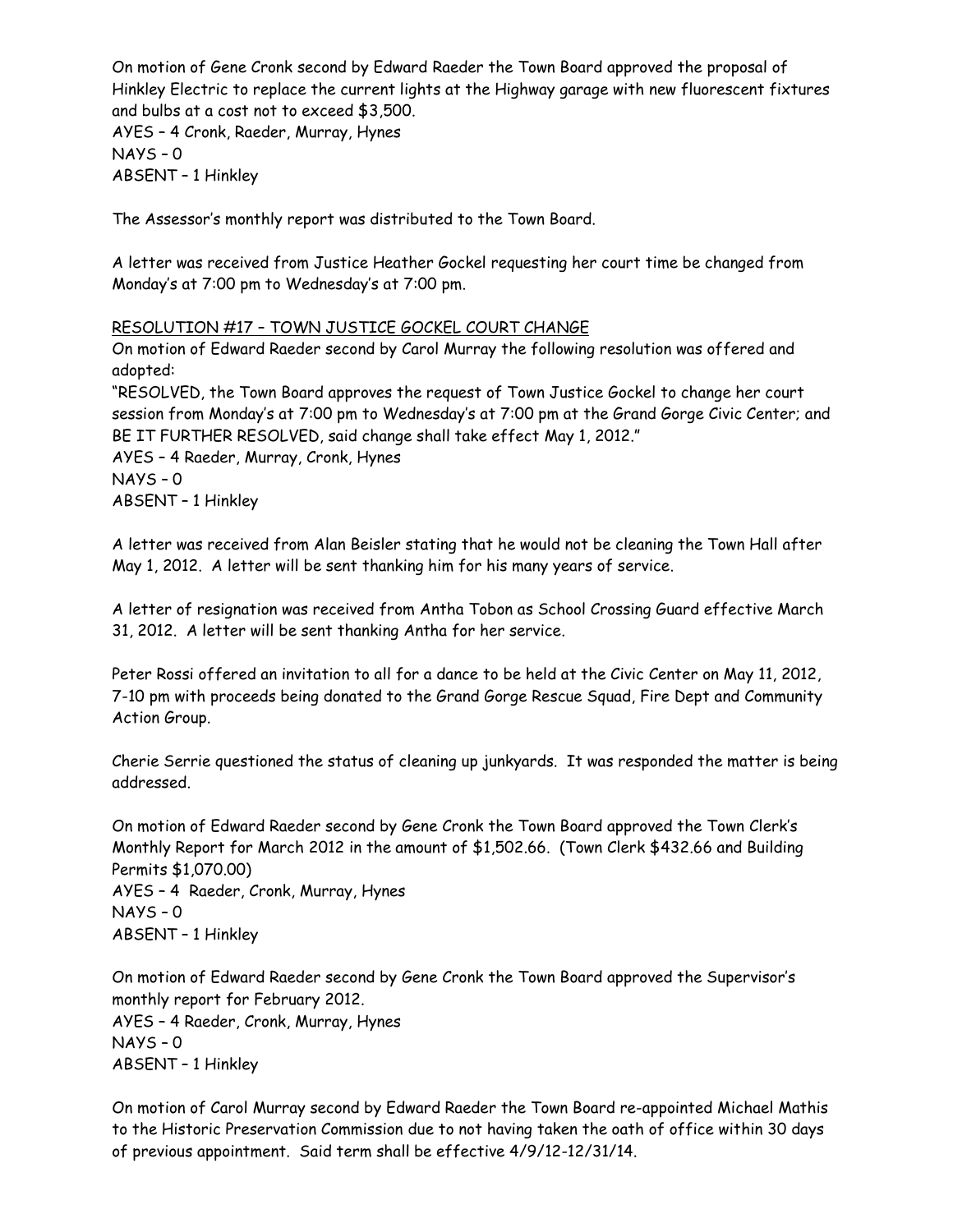AYES – 4 Murray, Raeder, Cronk, Hynes NAYS – 0 ABSENT – 1 Hinkley

On motion of Gene Cronk second by Edward Raeder the Town Board approved a contract with Robert Townsend to inspect remaining Roxbury & Hubbell Corners Sewer lateral installations. Pay rate shall be \$100/day and no benefits.

AYES – 4 Cronk, Raeder, Murray, Hynes NAYS – 0 ABSENT – 1 Hinkley

On motion of Carol Murray second by Edward Raeder the Town Board approved soliciting Requests for Proposals for an accountant for the Town to compile the annual financial report, conduct an annual audit and any other audits that the Town may require.

AYES – 4 Murray, Raeder, Cronk, Hynes NAYS – 0 ABSENT – 1 Hinkley

# RESOLUTION #18 – PLANNING BOARD FEE CHANGES

On motion of Edward Raeder second by Carol Murray the following resolution was offered and approved:

"WHEREAS, the Town Planning Board has a schedule of fees in place for review and approval of subdivisions; and

WHEREAS, the current maximum fee for inspections is \$120.00; and

WHEREAS, the Planning Board has submitted a request to increase the maximum inspection fee to \$150.00;

NOW THEREFORE BE IT RESOLVED the Town Board approves the increase of the maximum fee for inspections to \$150.00 effective immediately; and

BE IT FURTHER RESOLVED all other planning Board fees shall remain unchanged."

AYES – 4 Raeder, Murray, Cronk, Hynes

NAYS – 0

ABSENT – 1 Hinkley

On motion of Gene Cronk second by Edward Raeder the Town Board approved the destruction of the following office equipment:

| Description                           | Model #                       | Serial #          | Reason       |
|---------------------------------------|-------------------------------|-------------------|--------------|
| AOC 5E Color 13" Monitor              |                               | N5DA9AI623101     | Upgraded     |
| HP DeskJet 612C printer               |                               | <b>TH02A185FS</b> | Doesn't work |
| 50X Max tower (Highway Dept.)         |                               |                   | Doesn't work |
| Dell keyboard                         | S/N # CN04N454-37172-43M-ODAO |                   | Doesn't work |
| Kodak Star 100 Camera                 | Film type                     |                   | Doesn't work |
| Vivitar Vista Tele Camera             | Film type                     |                   | Doesn't work |
| Argus 600 Camera                      | Film type                     |                   | Doesn't work |
| Bell cordless phone                   |                               | XAN810053041-A    | Doesn't work |
| Kodak Easyshare Digital Camera        | M863                          | KCGHK90369021     | Doesn't work |
| HP Office Jet Pro color printer       | C8184A                        | MY72K241XR        | Doesn't work |
| AYES - 4 Cronk, Raeder, Murray, Hynes |                               |                   |              |
| $NAYS - 0$                            |                               |                   |              |
| ABSENT - 1 Hinkley                    |                               |                   |              |

On motion of Carol Murray second by Edward Raeder the Town Board approved the official undertaking of the appointed Justice Court Clerk.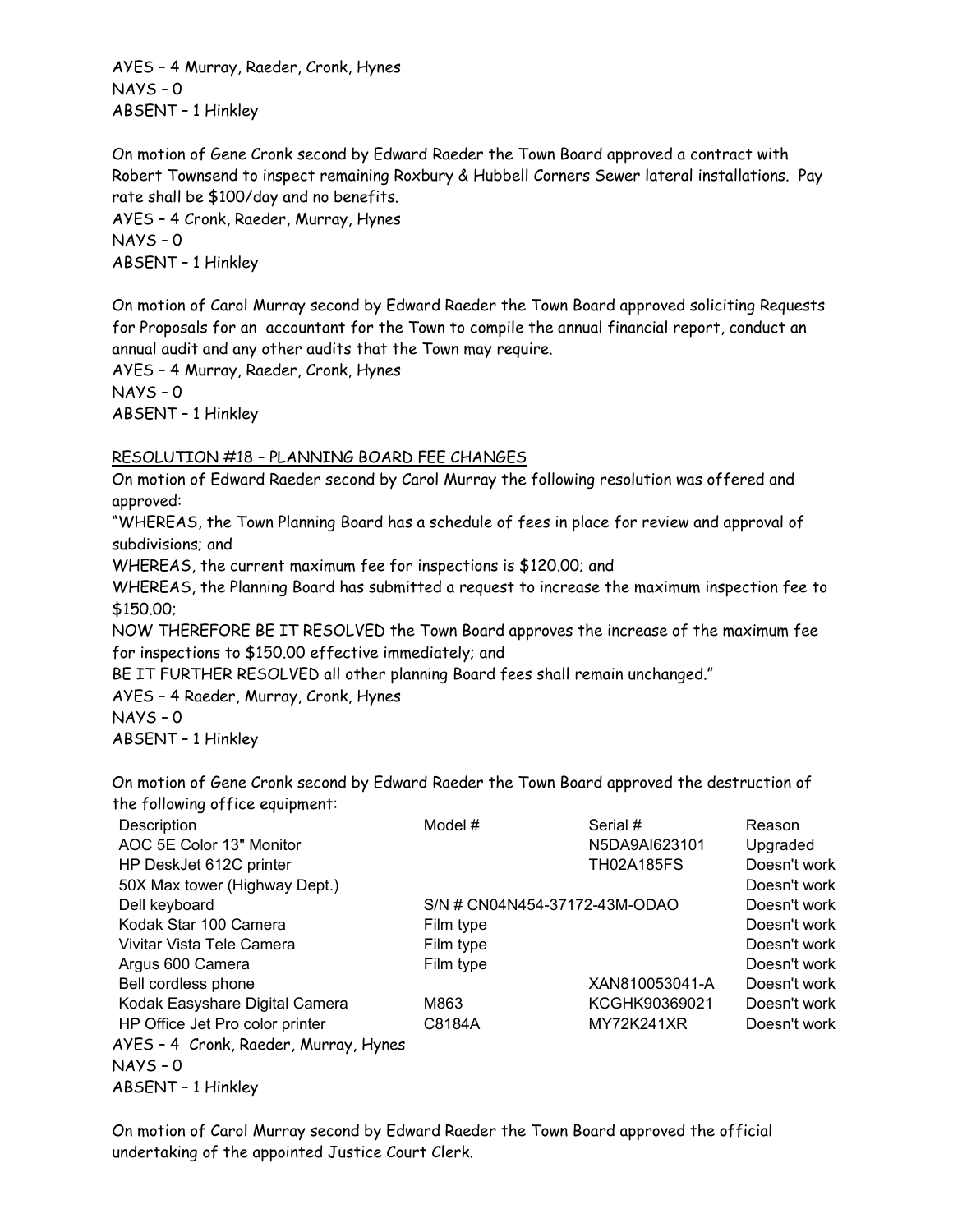AYES – 4 Murray, Raeder, Cronk, Hynes NAYS – 0 ABSENT – 1 Hinkley

#### RESOLUTION #19 - LOCAL LAW #1-2012 NEG DEC FLOOD DAMAGE PREVENTION

On motion of Gene Cronk second by Edward Raeder the following resolution was offered and adopted:

"WHEREAS, the Town Board is adopting a local law that repeals and supersedes Local Law No. 1 of the year 1989 entitled "Flood Damage Prevention Law" in order to maintain the community's eligibility to participate in the National Flood Insurance Program ("NFIP");

WHEREAS, the possible environmental impacts of the adoption of this Law have been considered by the Town Board;

NOWTHEREFORE BE IT RESOLVED, that the Town Board has determined that the adoption of new local law entitled "Flood Damage Prevention Law" will not have significant adverse impacts on the environment."

WHEREUPON, the resolution was put to a vote and recorded as follows:

AYES – 4 Cronk, Raeder, Murray, Hynes NAYS – 0

ABSENT – 1 Hinkley

## RESOLUTION # 20 - ADOPT LOCAL LAW #1-2012 FLOOD DAMAGE PREVENTION

On motion of Gene Cronk second by Edward Raeder the following resolution was offered and adopted:

In the Matter of the Adoption of Local Law No. 1 of 2012 entitled "Flood Damage Prevention Law" WHEREAS, the Town Board has reviewed and considered the proposed Local Law No. 1 of 2012;

WHEREAS, the Local Law was presented to the Town Board at least 10 days prior to the Town Board meeting on March 5, 2012;

WHEREAS, the Town Board adopted a resolution on March 5, 2012 scheduling a public hearing on the proposed Local Law No. 1 of 2012;

WHEREAS, the public hearing was properly noticed in the Town's official newspaper on March 20, 2012;

WHEREAS, the public hearing on the proposed Local Law was held on April 9, 2012 at the Grand Gorge Civic Center;

WHEREAS, the Town Board reviewed and considered all public comments received on the proposed Local Law;

WHEREAS, the proposed Local Law was on file for inspection at the Town Clerk's office prior to the hearing and during the public review process;

WHEREAS, the proposed Local Law maintains the Town's eligibility to participate in the National Flood Insurance Program ("NFIP") and serves to strengthen and protect the Town's environmental resources, public safety, health and welfare;

WHEREAS, the Town Board has caused to be prepared a Short Environmental Assessment Form (EAF) pursuant to the mandates for the State Environmental Quality Review Act (ECL Article 8 and 6 NYCRR Part 617) for the proposed adoption of Local Law No. 1 of 2012;

WHEREAS, the Town Board has duly considered the contents of the EAF for the adoption of Local Law No. 1 of 2012 and completed Parts 2 and 3 thereof;

WHEREAS, the Town Board has identified the relevant areas of environmental inquiry and taken a hard look at them for the adoption of the proposed Local Law No. 1 of 2012; and

WHEREAS, the Town Board has issued a negative declaration under SEQRA for the adoption of the proposed Local Law No. 1 of 2012 thereby complying with the mandates of the State Environmental Quality Review Act.

NOW THEREFORE, BE IT RESOLVED AS FOLLOWS BY THE TOWN BOARD OF ROXBURY,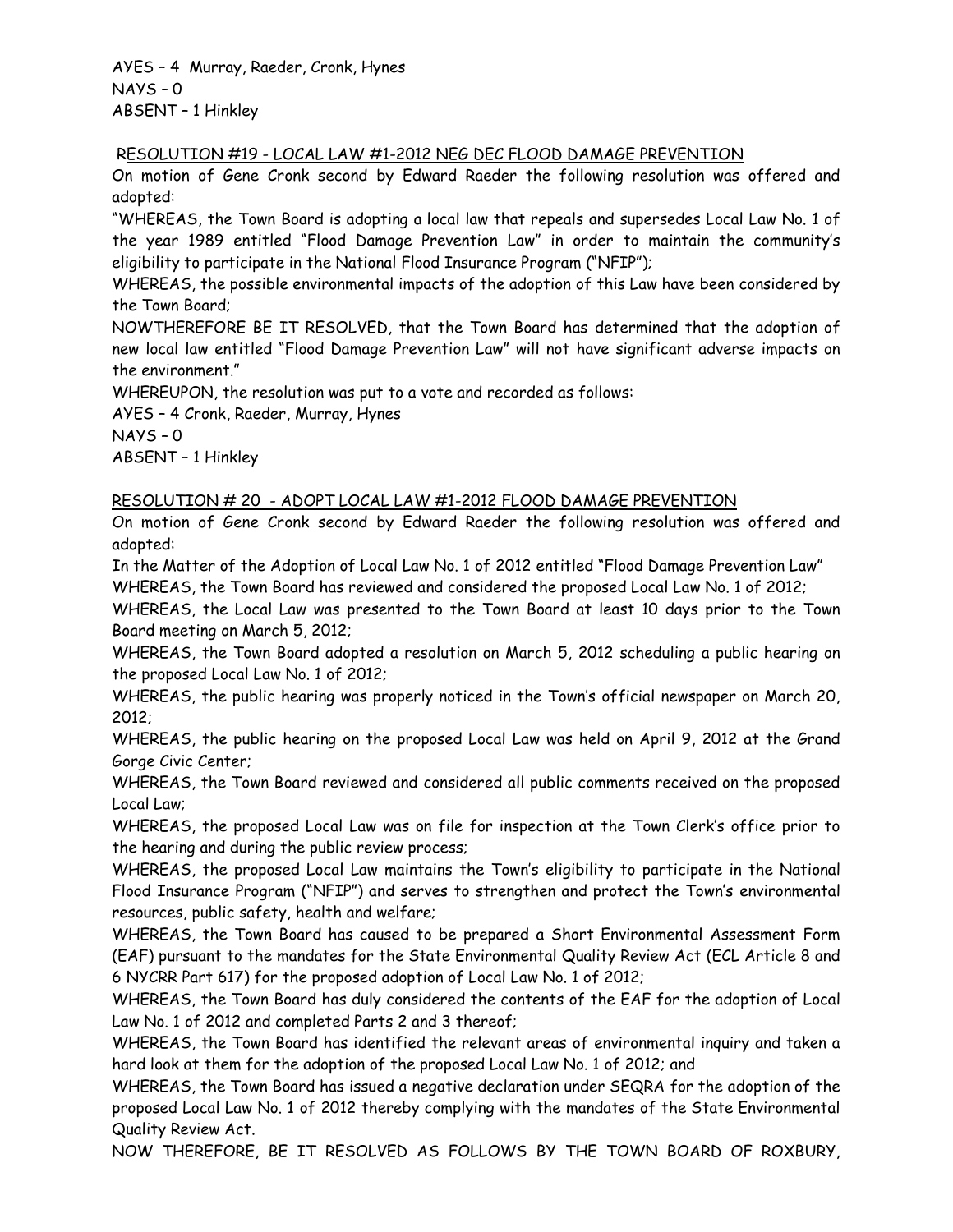DELAWARE COUNTY, NEW YORK: THAT THE Town Board of the Town of Roxbury hereby determines that proposed Local Law No. 1 of 2012, attached hereto and made a part hereof, is hereby adopted as a Local Law entitled "Flood Damage Prevention Law"; and

IT IS FURTHER RESOLVED, that the Town Clerk and the Attorney for the Town are hereby directed to take such actions as are necessary to implement this resolution and effect adoption of the Local Law."

AYES – 4 Cronk, Raeder, Murray, Hynes NAYS – 0 ABSENT – 1 Hinkley

# RESOLUTION #21 - LOCAL LAW #2-2012 NEG DEC GRIEVANCE DAY

On motion of Carol Murray second by Edward Raeder the following resolution was offered and adopted:

"WHEREAS, the Town Board is adopting a Grievance Day Law to establish a date for meetings of the Board of Assessment review; and

WHEREAS, the possible environmental impacts of the adoption of this Law have been considered by the Town Board;

NOW THEREFORE BE IT RESOLVED, that the Town Board has determined that the adoption of the Grievance Day Law will not have significant adverse impacts on the environment."

WHEREUPON the Resolution was put to a vote and recorded as follows:

AYES – 4 Murray, Raeder, Cronk, Hynes

NAYS – 0

ABSENT – 1 Hinkley

# RESOLUTION #22 - ADOPT LOCAL LAW #2-2012 CHANGE GRIEVANCE DAY

On motion of Edward Raeder second by Gene Cronk the following resolution was offered and adopted:

"WHEREAS, in accordance with Real Property Tax Law §512 subdivision 1-a the Roxbury Town Board is adopting a local law establishing a date for the meetings of the board of Assessment review other than that provided in subdivision 1 of §512;

WHEREAS, the proposed Law was presented to the Town Board at least 11 days prior to the Town Board meeting on March 5, 2012; and

WHEREAS, the Town Board adopted a resolution on March 5, 2012 scheduling a public hearing on the proposed Law for April 9, 2012; and

WHEREAS, the public hearing on the proposed Grievance Day Law was held on April 9, 2012 at the Grand Gorge Civic Center; and

WHEREAS, the Town Board reviewed and considered all public comments received on the proposed Law; and

WHEREAS, the proposed Law was on file for inspection at the Clerk's office prior the hearing and during the public review process; and

WHEREAS, the Town Board has issued a negative declaration under SEQRA for the proposed Local Law No. 2 of 2012 thereby complying with the mandates of the State Environmental Quality Review Act; and

NOW THEREFORE, BE IT RESOLVED AS FOLLOWS BY THE TOWN BOARD OF ROXBURY, DELAWARE COUNTY, NEW YORK:

The Town of Roxbury Grievance Day Law, being Local Law No. 2 of 2012, is hereby adopted and the Town Clerk is hereby directed to file said Local Law with the Office of the Secretary of State in accordance with State Law."

WHEREUPON the Resolution was put to a vote and recorded as follows:

AYES – 4 Raeder, Cronk, Murray, Hynes

NAYS – 0